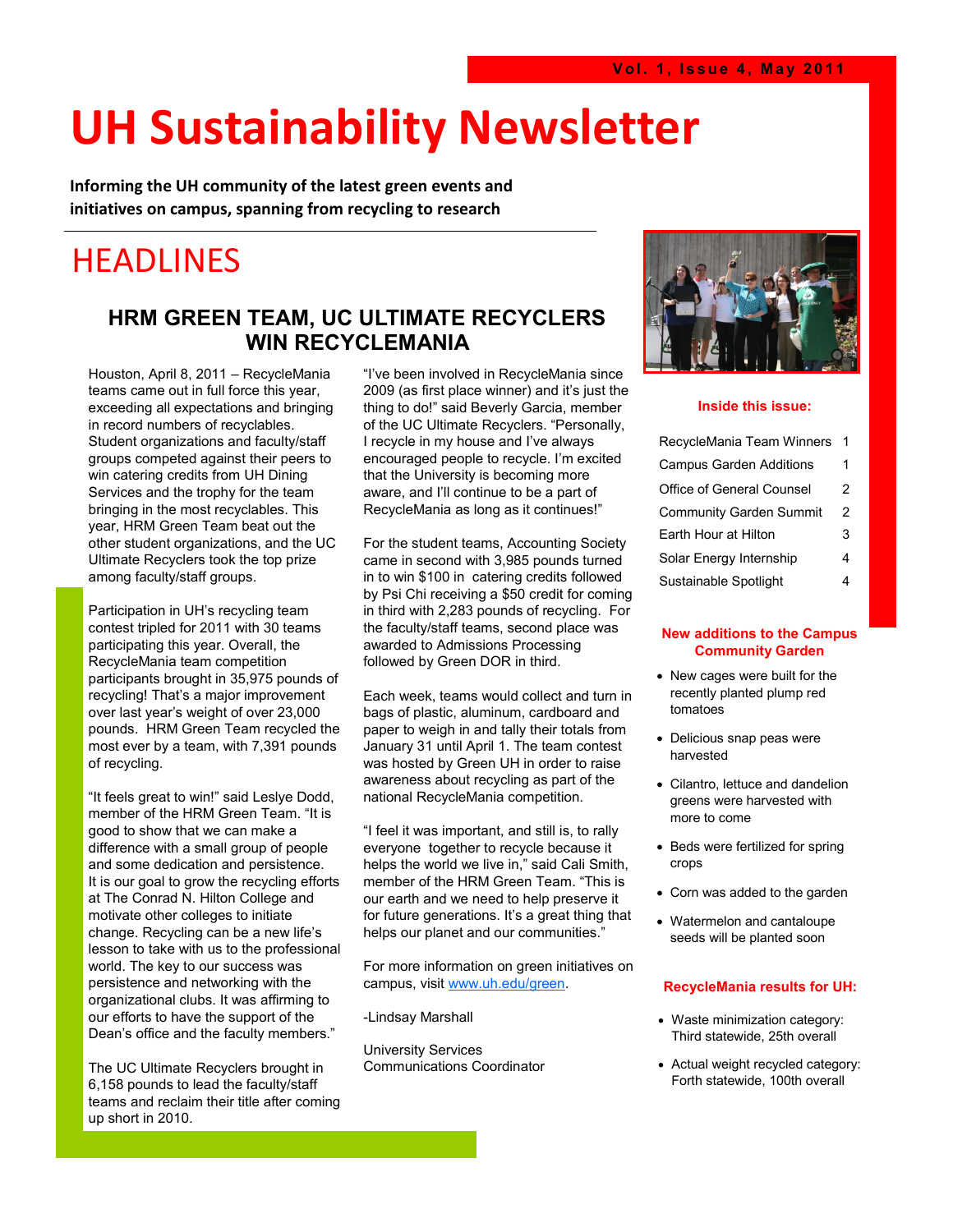#### **OFFICE OF GENERAL COUNSEL IN THE PRACTICE OF GOING GREEN**

Houston, March 29, 2011 – Not only are the legal minds in our Office of General Counsel brilliant, they are also conscientious. They have shown their commitment to green initiatives through their everyday practices in the office and now with a donation to Green UH. Over 300 binders are up for grabs to student, faculty and staff thanks to the Office of General Counsel.

"In these budgetary and eco-conscious times, throwing them away just wasn't an option. So, we reached out to Green UH to find them a home," said Leslie Pruski, Executive Administrative Assistant in the Office of General Counsel.

Green UH will have the binders on hand at the Earth Week Carnival on April 21 in Butler Plaza. Pruski said the binders contained documents, literature and other materials that were no longer needed. They decided to free up the office space by shredding the paper to be

recycled, leaving the binders available to be reused.



The Office of General Counsel is taking steps to eliminate long term storage by converting files to electronic files. They scan all documents, contracts, letter, memos and other documents to decrease the need for paper.

Pruski said all the employees in the office have an interest in recycling as well. A recycling receptacle can be

found in the kitchen area as well as at every desk or office.

"Like other offices and departments committed to recycling, we welcome the opportunity to play a vital role in building and maintaining a healthy and beautiful environment for current and future Cougars. One staff member who has a young son frequently says, "Thank you for saving the Earth for my son," when she sees someone adding to the kitchen recycling bin," Pruski said.

To follow the example of the Office of General Counsel in supporting green initiatives and learn about sustainable practices on campus, visit [www.uh.edu/green.](http://www.uh.edu/green)

-Lindsay Marshall

University Services Communications Coordinator

#### **C.LA.S.P. HOSTS FIRST COMMUNITY GARDEN SUMMIT**

Houston, March 24, 2011 – University community gardeners from across the nation come together for the first time at the University of Houston for the Annual National University and College Community Garden Summit on April 8 and 9. UH"s Community Learning Agricultural Sustainability Program (C.L.A.S.P.) invited schools to the summit to discuss different aspects of running a community garden and meet their peers.

"The purpose of the summit is to share best practices, share solutions and answers to problems and questions and grow together as a community," said Leah Wolfthal, C.L.A.S.P. Coordinator.

Eleven schools will be attending the summit sessions held in the multi purpose rooms in Calhoun Lofts. Friday evening, participants will be given a tour of the Houston area community gardens and a moonlit walk through Memorial Park. Guests will have the option of organic, local dining at either SNAP Kitchen or Field of Greens.

The next morning, participants will have the option to rise early for Relaxation Garden Yoga followed by check-in and breakfast. Six sessions will explore topics such as the basics of starting a garden, student involvement, marketing your garden, fiscal sustainability and gardening for health.

One session will discuss composting, rooftop aquaponic gardening practices and ways to conserve water and energy.

The last session will explore options for connecting the academic or outside community to the garden.

"We hope schools will leave with relationships they can rely on for when they need help in the future and to also share their successes with," Wolfthal said.

For more information on the summit and the Campus Community Garden, visit the [C.L.A.S.P. Facebook page.](http://www.facebook.com/pages/Campus-Community-Garden/160638127118)

-Lindsay Marshall

University Services Communications Coordinator

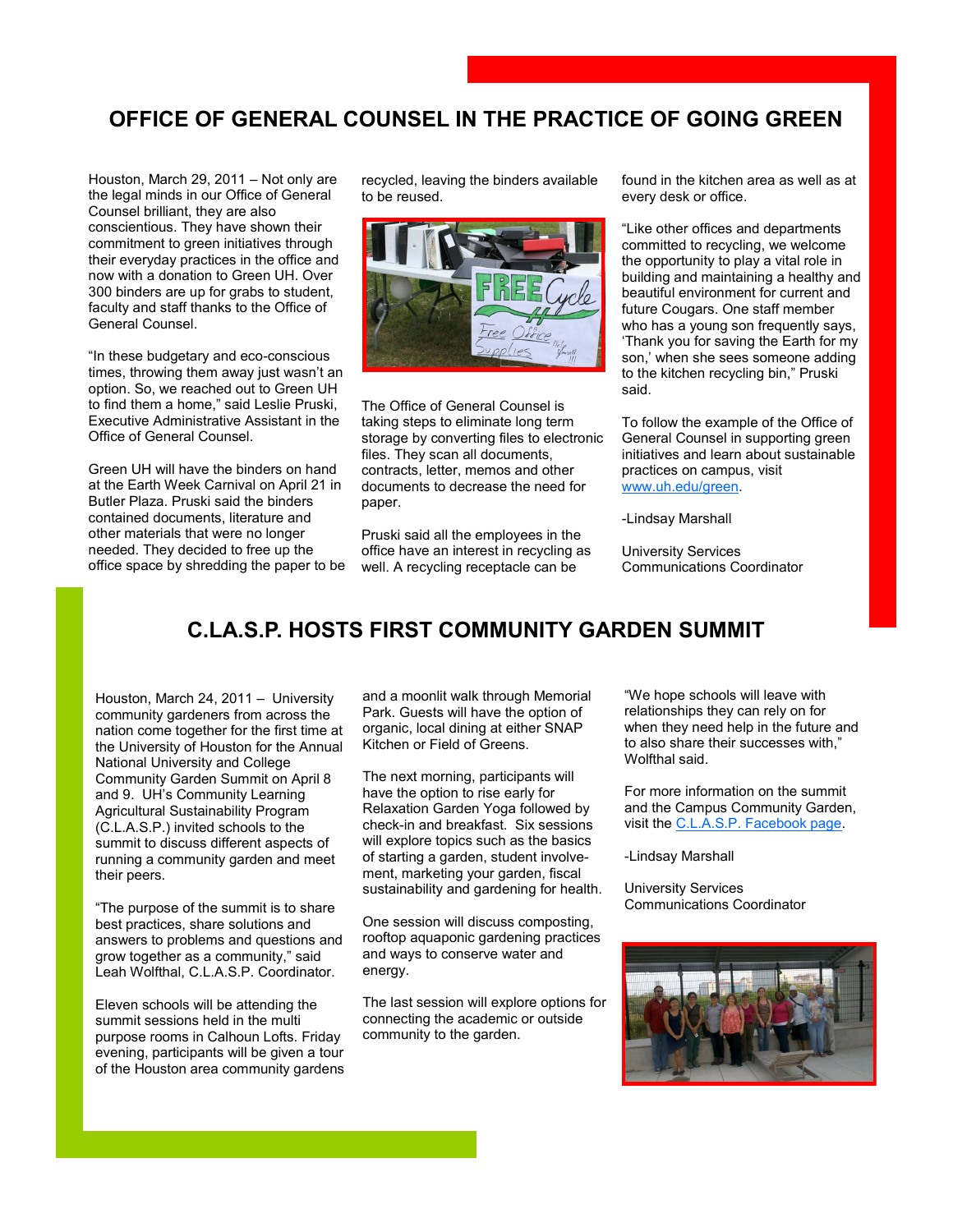#### **LIGHTS OUT FOR A CAUSE: HILTON PARTICIPATES IN EARTH HOUR**

Houston, March 30, 2011 – Across the world, people switched off the lights to take a stand against climate change. University of Houston"s Hilton College joined companies from around the world in participated in Earth Hour, a movement organized by the World Wildlife Fund (WWF), and turned off the lights for one hour beginning at 8:30 p.m. on Saturday, March 26.

WWF, one of the world"s largest and most well known independent conservation organizations, began Earth Hour in 2007 in Sydney, Australia with 2.2 million individuals and more than 2,000 businesses. It has since grown to become a worldwide event with the participation of such landmarks as Sydney Harbor Bridge, Golden Gate Bridge in San Francisco and Rome"s Coliseum.

Hilton Worldwide has participated in the event from the beginning and encourages their businesses around the world to take part in the movement. The University of Houston"s Hilton College turned off their non-essential lights throughout the hotel for one hour. Lights such as chandeliers, the outside onyx wall and track lighting around the hotel were shut down.

"We felt that it is important to bring awareness to our team members and our guests of the impact they can have when it comes to sustainable behaviors at home, work and their travels," said John Trujillo, Director of Leadership Development at the Hilton College. "Many times, we may be at home, an office or a guest room and have lights or appliances operating in areas that are unoccupied. By participating in Earth Hour, our guests and team members took notice of the lights that were out and it prompted questions that allowed us to share the importance of sustainable practice."

The movement seems to have worked. Trujillo said it has inspired his team members to turn off lights in areas that are not in use. Also, one guest even mentioned their need to put their porch light at home on a timer in order to conserve energy. This year during Earth Hour, Hilton College chose to use LED flashlights/glow sticks instead of candlelight to eliminate carbon byproducts resulting in burning candles and the excess heat.



"This allowed us to be creative and put a unique and colorful spin on Earth Hour at the Hilton University of Houston," Trujillo said.

Trujillo himself has incorporated sustainable practices in both his home and office life as well.

"Honestly I never recycled, but a few years ago, I decided to try it. I found that it was just a lifestyle change and you have to get used to the behavior," said Trujillo. "The interesting thing is that when I go back home to New Mexico or visit friends that may not be recycling, I find myself separating and rinsing items; it's just a habit that you develop.

"I have three windows in my office, so in the afternoons, it is common to

come into my office and see that I am working at my computer with the lights out. No one is telling me to do it; I just take advantage of the natural resources that are available."

Hilton Worldwide has pledged a five year commitment for direct operations  $(2009 - 2014)$  to reduce energy consumption, CO2 emissions and waste output by 20 percent and reduce water consumption by 10 percent. The company encourages the advancement of renewable energy and the advancement of sustainable buildings and operations. The company has also implemented a performance measure for their businesses. LightStay is a proprietary system that analyzes and reports sustainability performance at each property.

Trujillo follows the lead of his employer and expressed his own interest in green initiatives in sustaining our planet for future generations.

"Personally, I feel that it is important for us to start looking at opportunities to implement sustainable practices," he said. "Growing up in the mountains of northern New Mexico, as a child I was able to enjoy hiking, riding my bicycle and playing in the streams. Unfortunately, today we see disregard for the environment, and children can"t enjoy these outdoor activities that I once enjoyed. If we don"t start to take steps to preserve our environment, who will?"

For more information on sustainable practices at the University of Houston, visit [www.uh.edu/green.](http://www.uh.edu/green)

-Lindsay Marshall

University Services Communications Coordinator